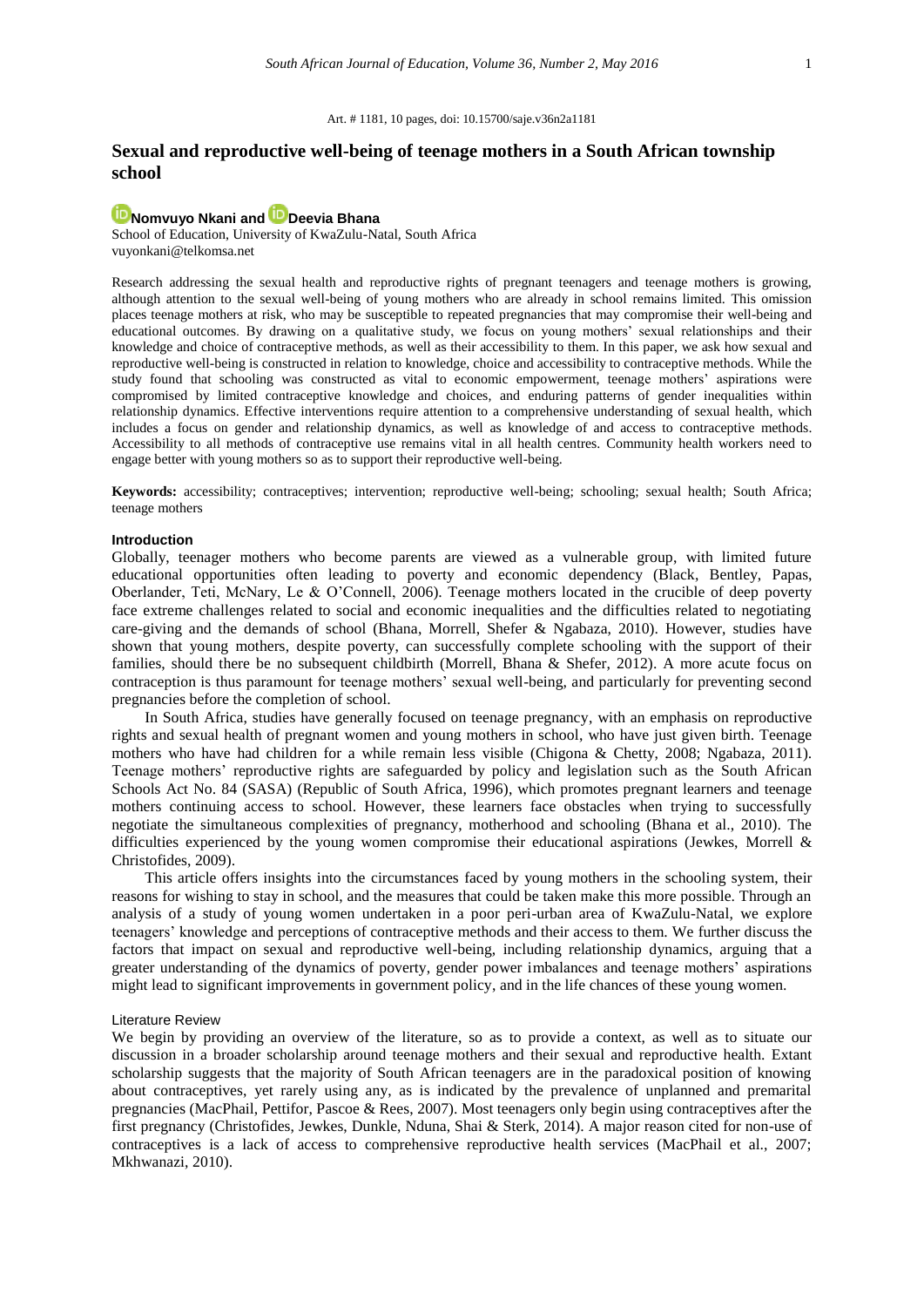While some attention has been given to the sexual health and reproductive rights of pregnant teenagers and teenage mothers who have just reentered school, there has been little focus on the sexual health of young mothers who have been back in school for a longer period of time. Yet this is an important cohort, whose needs must be addressed – including the need to prevent further pregnancies – if they are to stay in school. Harrison (2008) suggests that if teenage mothers remain in school there is less likelihood of immediate subsequent pregnancies. Completion of schooling, it is argued, is beneficial to the young mothers, as education is one of the more effective ways of improving life chances, as well as being a signifier of social well-being and personal empowerment for young people (Harrison, Cleland & Frohlich, 2008).

Why do many teenage mothers continue with their schooling? Firstly, as Grant and Hallman (2006) argue, education is widely seen as an effective route out of poverty. Such a view is supported by the fact that education has been designated a human right, and is supported by the 1996 legislation, the South African Schools Act. However, the socio-economic conditions of households in poverty can, and do, impose major constraints on a teenager's ability to provide and sustain childcare, and this places an excessive burden on the home and the family. As a result, parents are often hostile, rather than supportive towards teenagers who become pregnant. This creates difficult conditions for teenage mothers who have returned to school.

The sexual health and well-being of young women is further compromised by enduring gender inequalities within relationship dynamics. Teenage women are often unable to negotiate condom use due to their subordinate status within intimate partner relationships (Jewkes et al., 2009; Macleod & Tracey, 2010). This also makes them vulnerable to sexually transmitted infections (STIs), and the ever-increasing rates of HIV are of particular concern. Indeed, a study by the Human Sciences Research Council (HSRC) revealed that between 2008 and 2012, the incidence of new HIV infection in young women between 15 and 24 years old was four times higher (1.5%) than the incidence found in men of the same age group (Shisana, Rehle, Simbayi, Zuma, Jooste, Zungu, Labadarios, Onoya et al., 2014).

These figures raise urgent questions about teenagers' knowledge and use of contraceptive methods. Male condom use is widely reported to be a challenge, because it is greatly dependent on male acquiescence. This limits the ability of young women to make independent decisions in the case of a non-cooperative partner (MacPhail et al., 2007). Other studies have found resistance to male condom use due to complaints about irritation and

sensitivity to latex, or to the fact that there was improper or sporadic use of condoms (Littlejohn, 2013; Polis & Curtis, 2013). The evidence is that teenage women commonly encounter challenges in negotiating condom use and resort to injectable methods of contraception as access to other options remains limited (Smith & Harrison, 2013; Whipkey, East & Coffey, 2014).

However, the first pregnancy usually means that teenage women become better informed about contraception through attending health centres, ante-natal clinics and through post-partum care (Willan, 2013). The result is that they then have greater agency in contraceptive use and are better able to make informed choices about contraceptive methods. The challenges experienced with the first birth also leads to a greater awareness of the demands of school and babies, as well as the fact that as mothers they bear the brunt, not only of the pregnancy, but of childcare and support of the child (Chigona & Chetty, 2008). In the context of major economic distress, child-care and support are made even more challenging due to ongoing economic insecurity. However, these factors can also combine to produce greater agency in enhancing sexual health, as teenage mothers aspire to break out of poverty through completing their schooling (Singh & Hamid, 2015).

Although there are policies meant to focus on improving school health services (Department of Health, 2003; Department of Health and Department of Basic Education, 2012), they have not yet been implemented in all sub-districts, especially schools in rural and informal settlement areas. Many organisations do attempt to increase access to sexual and reproductive health services, where LoveLife,<sup>i</sup> a South African multi-media HIV/AIDS awareness and education youth programme, and the AIDS Legal Network (ALN), advocated, in 2012, for the use of female condoms. However, teenage mothers generally have little knowledge of these organisations, or access to them. As Shisana et al. (2014) assert, the national distribution of female condoms is much lower than that of male condoms, an imbalance that is more extreme in rural areas, where accessibility is constrained by lack of infrastructure, the high costs involved in providing female condoms, and ensuring access to rural populations which are often difficult to reach.

Emergency contraceptives, which, according to the National Contraception and Fertility Planning Policy and Service Delivery Guidelines (Department of Health, Republic of South Africa, 2012), should be available in all public health centres, are also in limited supply; and knowledge about them is not widespread (Holt, Lince, Hargey, Struthers, Nkala, McIntyre, Gray, Mnyani & Blanchard, 2012). This limitation further jeopardises the success of teenage mothers in their attempts to complete their schooling. The South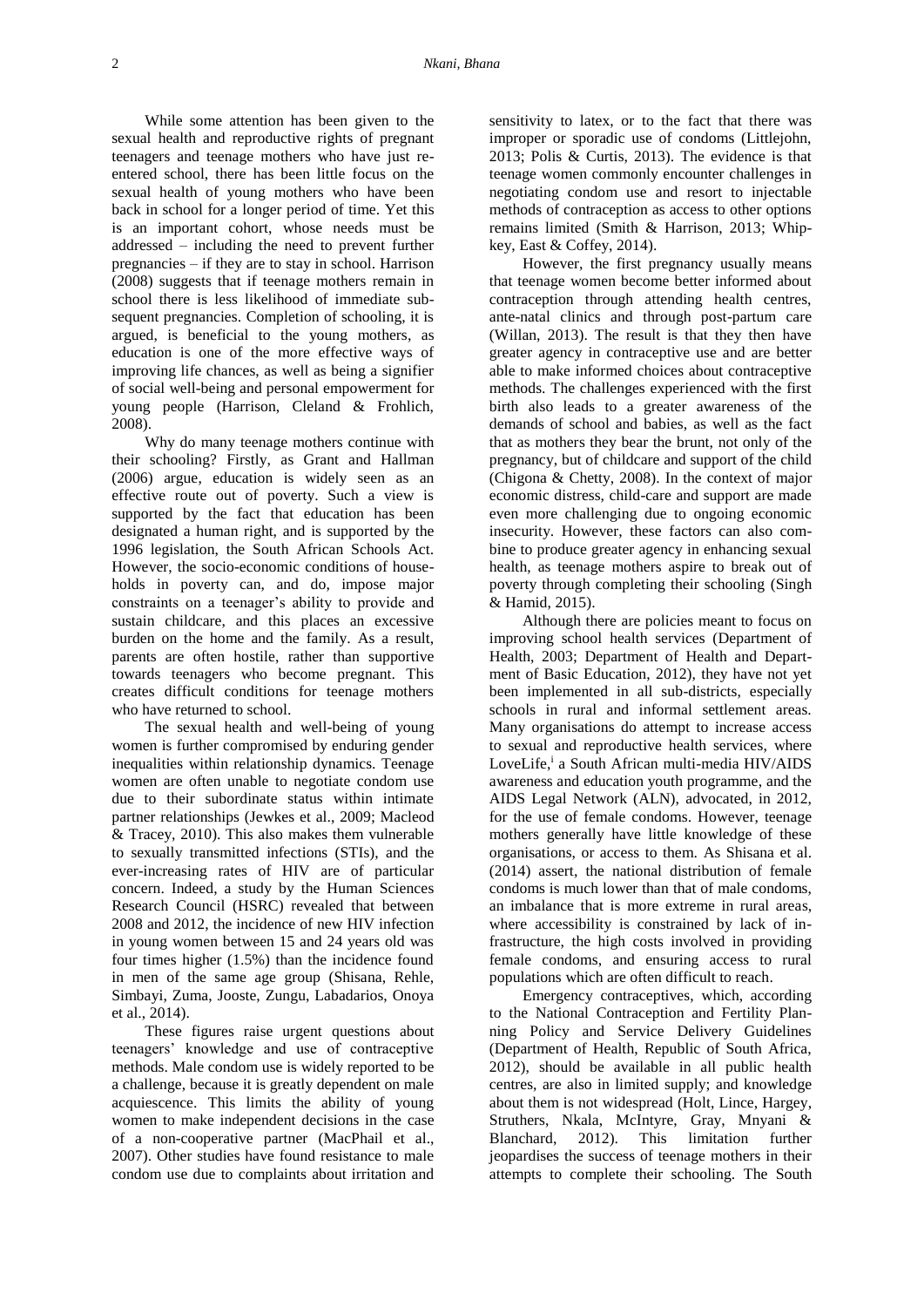African Schools Act (Republic of South Africa, 1996) encourages young mothers to return to school, although there is limited attention given to promoting sexual literacy and gender equality, distributing sexual health information and ensuring access to emergency contraceptives. Further to this, as research illustrates, the challenges teenage women experience in negotiating condom use is directly related to the persistence of gender inequality, and this needs more attention (Jewkes et al., 2009; Pettifor, O'Brien, MacPhail, Miller & Rees, 2009). One of the main threads that runs through our paper is that gender inequality is a major reason for unintended pregnancies, and the associated perpetuation of gendered poverty. The challenges with negotiating condom use also puts teenage mothers in subordinated positions in the overall gender landscape, where they are unable to initiate the use of condoms, not only because of gender norms, but because they are often economically dependent on men. In the main, whilst women in townships head households, some of whom work as domestic labourers or get support from state grants, women remain subordinate within the political economy, where men remain in more economically viable positions and earn more than women do. Statistics South Africa (2014) reported that one in four people in the country are unemployed - almost 25% of the country do not work. They also report that 63.1% of youth are jobless, and that unemployed youth have become a major crisis in the country, as the state seeks to find ways of creating employment, which is especially difficult, as the economy is under huge pressure.

Combined, the economic pressures, gendered norms and limited knowledge of and access to contraceptive methods create vulnerability to positive school outcomes for the teenage mother.

## **Method**

Semi-structured interviews, in-depth individual interviews and focus group discussions were used in this study. We sought to understand teenage mothers' views and perceptions about their sexual health. The use of semi-structured interviews and focus group discussions provided a greater opportunity to understand how teenage mothers make sense of their sexual well-being in an open-ended way (Hussey & Hussey, 1997). The fieldwork was conducted in 2013, and the first author collected data from 25 teenage mothers at the research site, one of the secondary schools in Inanda Township, which is approximately 30 kilometres away from the city centre of Durban, in the province of KwaZulu-Natal, South Africa.

The community of Inanda, from which the research participants for the study were drawn, is ethnically diverse, although predominantly black.

The majority of people are isiZulu-speaking. The area where the study was conducted is a low-cost housing township characterised by very high levels of poverty, a high unemployment rate and a high prevalence of teenage pregnancy (Nkani & Bhana, 2010). Interviews were conducted in isiZulu, as both the researcher and the participants were first language speakers. This allowed insights into the lives of the participants, particularly because the first author had been working in the area for twenty years.

The semi-structured interview schedule was guided by questions which sought the reason why teenage mothers remained in school. If remaining in school was important to them, we enquired as to how young mothers maintained their sexual and reproductive health. The questions sought to ascertain teenage relationship dynamics, and especially the ways in which teenage mothers engaged with contraceptive use, and included the following: how do you make sure that you don't get pregnant again while you are still in school; do you use any protection; what kind of contraceptives do you know about; how did you learn about these methods; and, who makes the choice of the protection you use and why? We also sought to understand how teenage mothers gained access to the contraceptives and if they experienced any constraints.

A sample of 25 respondents who were teenage mothers with a child older than a year was drawn from the school records, which were provided by the principal, and all the participants agreed to be involved in the study. With the help of a Life Orientation (LO) teacher, consent forms were distributed to young mothers and their parents or guardians. In order to gain as broad a picture as possible we used both individual interviews and focus group discussions as the data gathering instruments. According to Nieuwenhuis (2007), employing various methods of data gathering in a study is good way of ensuring the reliability of the data generated. After transcribing and translating the interviews and discussions into English, participants were consulted to verify the accuracy of what they had said. Because we were aware that there might be limitations regarding translation, participants were consulted regarding the accuracy of the data both before and after the translation.

Five focus group discussions (FGDs) with five members in each group were held within the school premises after school hours. The groups were selected according to their residential proximity, for ease of transporting them back home on completion of the discussions. Each FGD took approximately 90 minutes. Thirteen in-depth individual interviews were also held with participants who were available on weekends at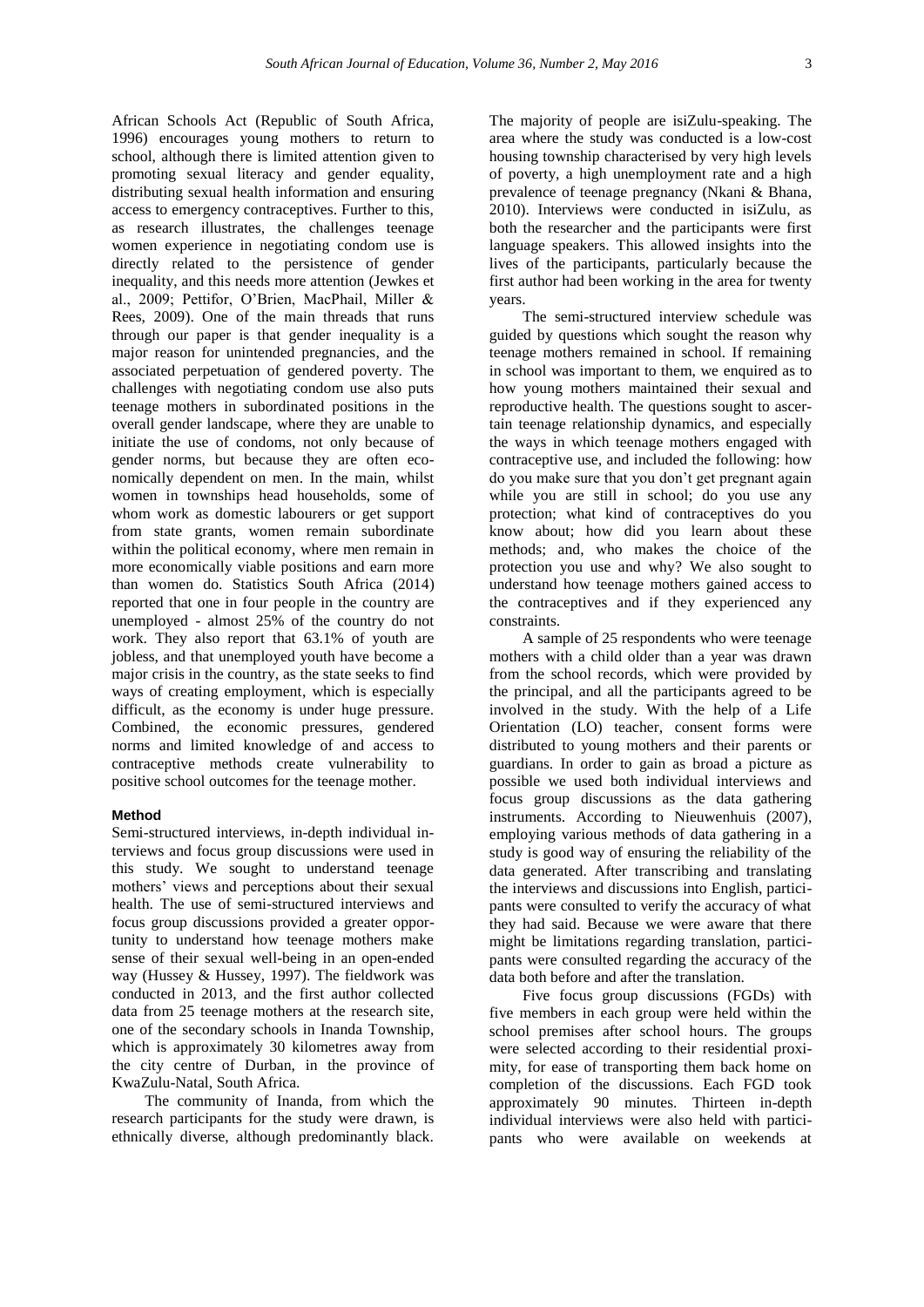their respective homes, and each interview lasted about 45 minutes. All interviews were taperecorded.

Ethical approval for the study was granted by both the University of KwaZulu-Natal and the Provincial Department of Education. Permission was sought from the principal of the school, participants and their parents/guardians for them to participate in the study and to tape-record the conversations. They were assured of confidentiality and that only pseudonyms would be used in the study.

The data was analysed thematically: together, the authors organised and categorised it according to patterns to generate various themes (Braun & Clarke, 2006). Subsequently, a thematic map was produced and the following themes emerged: completing school and having a career; parental disapproval; knowledge of contraceptives and relationship dynamics.

### **Findings**

From the outset of the analysis, certain features were clear. First, while the sexual health and wellbeing of the teenage mothers were sometimes compromised by insufficient sexual knowledge and gender-unequal sexual relationships, for these young mothers, avoiding a second pregnancy at all costs was paramount. We found that all the young mothers were consistently using hormonal contraceptives or relying on the use of condoms by their male partners to prevent a second pregnancy. Secondly, the key reason to avoid a subsequent pregnancy was given as schooling and socio-economic status. The participants came from poor backgrounds and their view was that the only way to attain social mobility and financial independence was through completing their schooling and pursuing a career that would provide better job opportunities.

The high rate of unemployment in South Africa intensifies competition for employment, making it even more difficult for those who have not completed schooling. In order to lessen disruptions to their goal of completing school and securing economic advantage in spite of their grim economic conditions, the young mothers said they needed to be determined in the use of contraceptives to avoid repeated pregnancies.

The investment in and deep desire to complete schooling was motivated by the correlation between educational qualifications and economic possibilities – and this is especially the case for black women in the context of affirmative action in the political and economic environment in South Africa. Yet, while the completion of schooling is assumed to lead to economic benefits, this view must be situated within the broader political economy, where unemployment remains significant, and where the poor in particular continue to

suffer and be marginalised. Despite the unemployment crisis and youth vulnerability in the job market, teenage mothers continue to aspire towards, and place a high value on the completion of schooling. In the context of deep poverty, unemployment and income insecurity, having a school qualification may still provide better options than no qualification at all.

## Completing School and Having a Career

All the young mothers in the study valued education and hoped to complete their schooling and then proceed to a tertiary institution for an education that would place them in a better position to obtain employment. These young mothers saw education as promising financial security and upward mobility. They saw the prospect of subsequent births as deterring them from their goal of completing their schooling, thus trapping them in their current circumstances of poverty (Chigona & Chetty, 2008; Panday, Makiwane, Ranchod & Letsoalo, 2009).

…so it is very important to me to finish school first so that I'll get a job and become independent … I have seen how people without a career struggle for jobs, we've got many going around here doing nothing because they don't have skills (Zinhle, 19 years old).

After being pregnant, my mother gave me a chance to come back to school, I can't mess that up [sic] again … that is why I really don't see myself having another baby until I complete my studies (Sisa, 17 years old).

## Parental Disapproval

Although there is high rate of teenage pregnancy in South Africa, especially amongst black people, the majority of parents still disapprove of it, for cultural and economic reasons. In most cases, the teenage mother's child becomes the burden of the young mother's family, and this puts further strain on the household budget (Bhana & Nkani, 2014). Indeed, respondents have highlighted how, in addition to schooling, what motivated them to avoid a second birth was fear of condemnation from their parents, particularly as condemnation could lead to their parents refusing to provide support. Without their parents' support the young mothers said they were afraid that they would not be able to remain in school – and that they might be thrown out of home. This reliance on parents is a result of the fact that most extramarital births are financially supported by the young mother's family, with little or no support from the child's father (Jewkes et al., 2009). These young mothers are thus in a powerless position, forced, by circumstance, to respect their parents, particularly by avoiding a second pregnancy. Moreover, by toeing the line drawn by her parents, the teenage mother is showing respect and remorse for bringing disgrace to the family by having an unplanned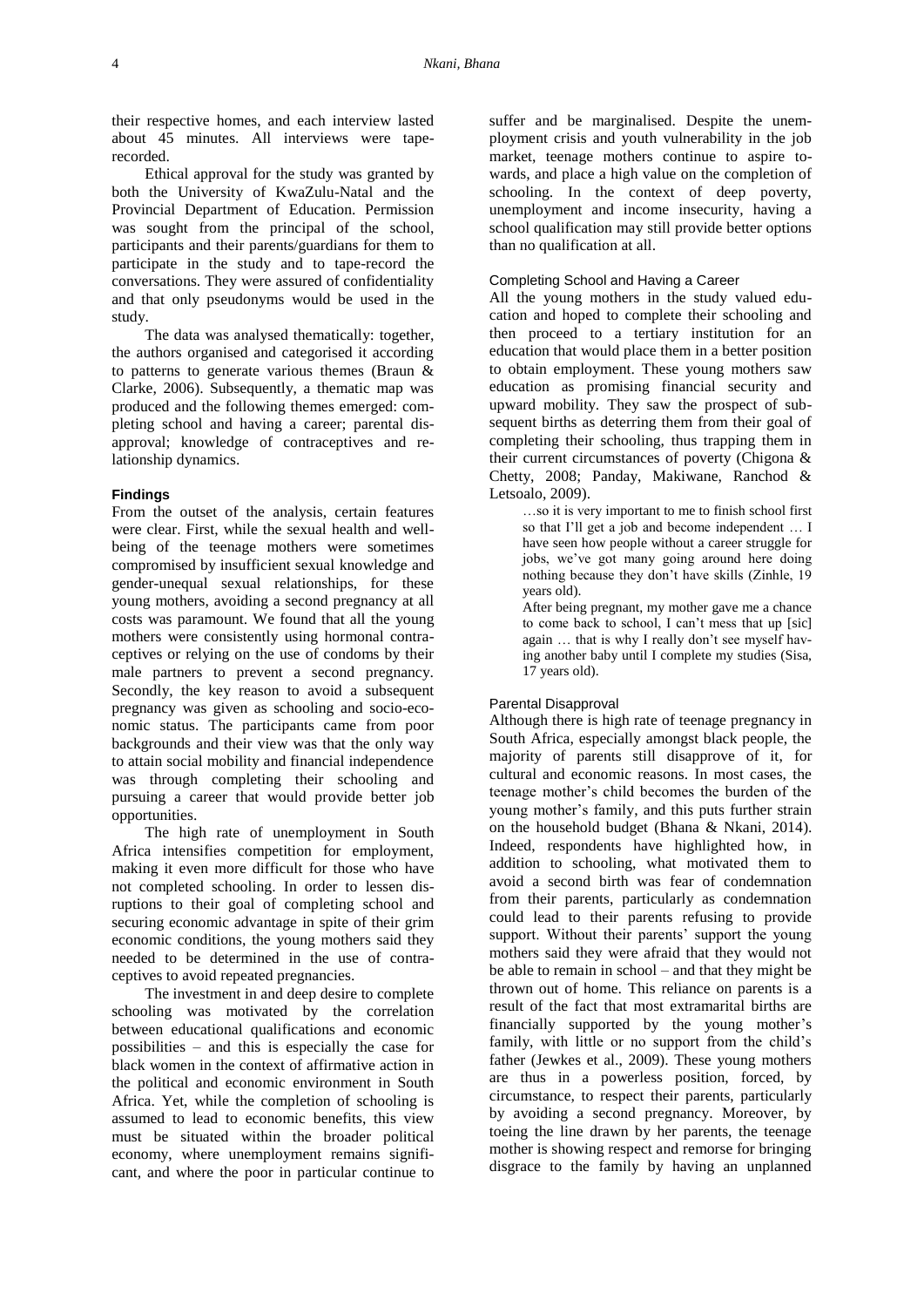pregnancy while still at school (Mkhwanazi, 2010). Much international research demonstrates that teenage motherhood is not always viewed as disastrous by teenagers, that it may be perceived as a way of acquiring social recognition and gaining the status of womanhood (Campero, Herrera, Benítez, Atienzo, González & Marín, 2014). But for these South African learners, motherhood does not increase their social status, nor does it enable the independence found by De Carvalho (2007) amongst teenage mothers in Brazil. Take, for example, the words of two of the respondents:

I am still very young … it was a mistake when I got pregnant; but if I get pregnant for the second time, it would mean that I don't learn from my mistake … my parents would chase me away from home because that would mean that I am disrespectful of my father's household by repeatedly getting pregnant without any payment of *ilobolo* [bride price] (Lee, 16 years old).

Wow! [sic] My parents would kill me if I get pregnant again … as it is they don't forget to remind me that they are struggling by supporting me and my baby (Ntombi, 17 years old).

According to these respondents, the fear of repeated pregnancy typically results in the teenager's mother engaging the teenager in an open discussion about contraceptive use and, to help ensure she is consistent in taking contraceptives, by reminding her of the date to go to the clinic, even providing the transport fare. In general, though, most parents do not feel comfortable talking to their children about sexuality because sex out of wedlock is taboo and cultural norms often make it difficult to discuss these issues. Moreover, talking about sex is often viewed as encouraging sex, where the concern is that children will be made curious to try it. Sexual relationships among teenagers are kept secret, because of fear of parental disapproval (Harrison, 2008).

Not only are young mothers concerned about subsequent pregnancy, their parents too show active concern and involvement in preventing repeated pregnancy. Thus, parents engage with young mothers about sexual and reproductive health matters after pregnancy, because the young mother is viewed as someone who has experienced an adult sexual life, with knowledge of sex. Mothers engage in 'sex talk' based on abstinence and protection in order to try to prevent a second pregnancy. In contrast, before the first pregnancy, the teenager had little access to contraceptives, and little knowledge about them, with almost no parental communication about sexual matters.

> She [her mother] keeps the card with herself so that she reminds me to go to the clinic when the time is due (Futhi).

> My mother always encourages me to check my card so that I'm not going to miss the date and provides me with money for the transport to go to the clinic (Ntombi).

A further motivation to postponing and preventing a second birth was the difficulty of being a young mother while still at school, particularly in the context of extreme poverty. With the first child, the teenage mothers realise that the gender-biased nature of child-rearing entails them being fully responsible. Because they are unmarried, their families shoulder a financial burden, with little or no support from the child's father (Jewkes et al., 2009). The burden of childcare also means that schooling is often disrupted, as teenage mothers are forced to be absent or are unable to complete their homework.

### Knowledge and Use of Contraceptives

Respondents said that using contraceptives empowered them to make an independent decision about how long to delay a second pregnancy (see Mohan & Shellard, 2014), however they acknowledged the limited choice they had in enforcing their partners' condom use for dual protection. The research found that all the participants knew something about modern contraceptives and were all using one or two methods. Their knowledge, however, was limited as most knew of only three contraceptives, namely: a pill, condom and injection. In the latter method, the contraceptive is injected into a muscle and slowly enters the bloodstream. Only one participant had heard about the emergency contraceptive pill from a friend. It also transpired that there was no privacy when family planning was explained to the participants. The information was presented to a large group of women who were all attending an antenatal clinic. Their choice of contraceptive method was limited to what they were told and if they wanted more information or clarification, they felt uncomfortable asking questions. For example, according to Soso: "…others asked questions but I didn't ask any … although I wanted to know more … I couldn't in front of so many people" (Soso, 16 years old, focus group discussion, 29 May 2013).

To begin with, all the young mothers opted for the injection. It is known from previous research that the injection is the most widely used form of modern contraception among teenage mothers in South Africa (Department of Health, 2008; Panday et al., 2009). The participants' choice of injection was based on the fact that it was easily manageable. They said they were afraid to choose the pill in case they forgot to take it regularly. As Futhi said:

I chose three months injection … it's easy to manage … you don't have to take it every day … as long as you make sure that after every three months you go to the clinic ... that is all. It's unlike a pill that you have to take daily even if you are not going to have sex … it's easy to forget taking it (Futhi, focus group discussion Interview, 06 June 2013).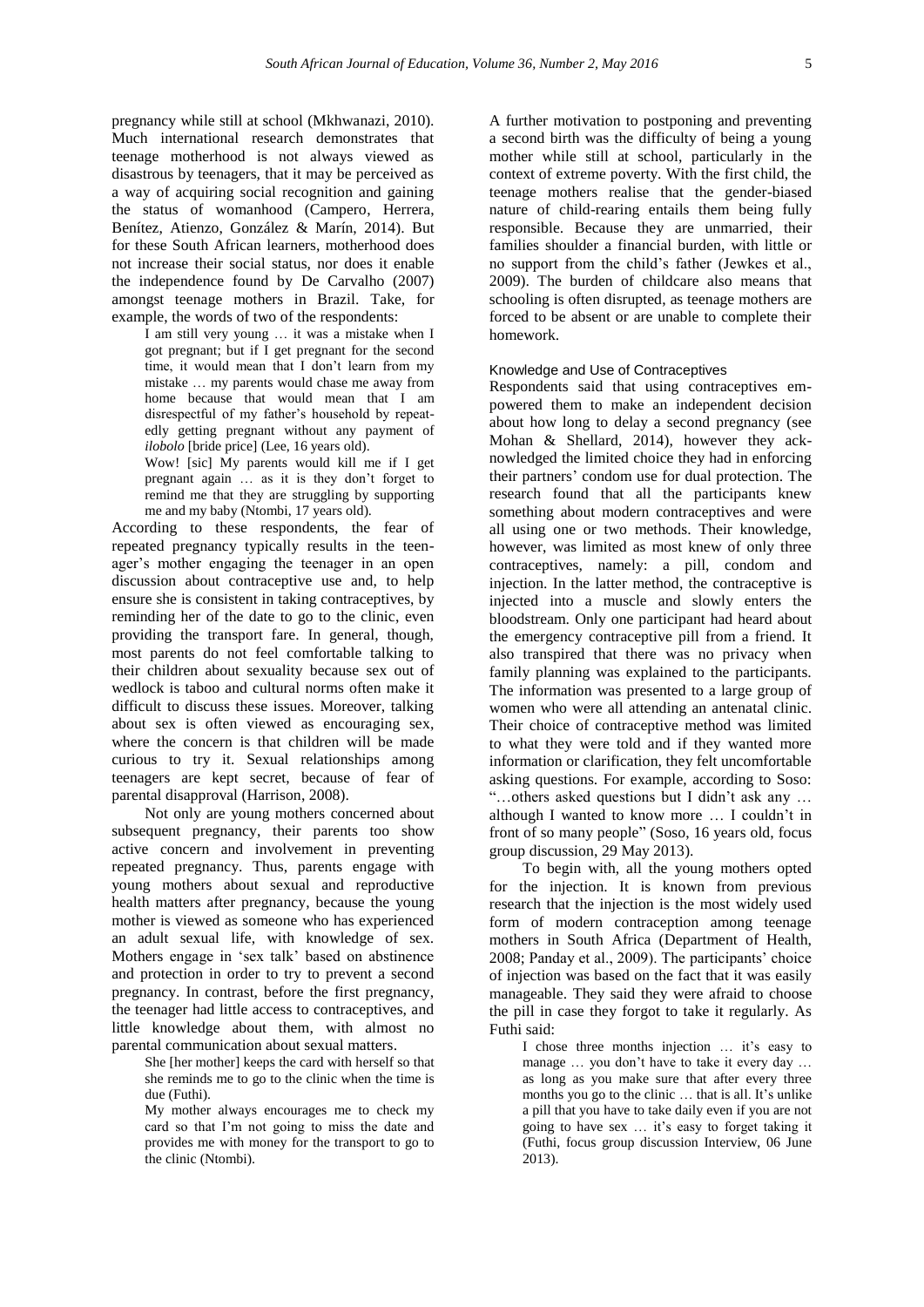However, some young mothers stopped taking the injection because of its side effects as the extract below indicates and instead tried to have discussions with their boyfriends on the use of condoms. The non-availability of a wider range of contraceptive methods led them to rely on their boyfriends' use of condoms, which made them more at risk of subsequent births, STIs and HIV infection. When asked how they approached their boyfriends, Khumbu responded:

I tried both the two months and three months injections and I was bleeding non-stop … I couldn't choose a pill, because I used it before, and I used to forget taking it daily, and I ended up pregnant. We talked [with her boyfriend] and decided that he is going to use protection; otherwise we'll end the relationship, because I don't want to get pregnant again.

The above extract shows that it is not always the case that young women have no agency in the use of male condoms. In this case, the realisation that she has a right to make choices in a sexual relationship provided the young mother with the ability to negotiate safe sex with her partner, and she was also motivated by the problems encountered due to side effects caused by the injection.

The participants mainly learnt about contraception in public health centres, either in the hospital or the clinic. Although they learn about contraceptives in school, it is mostly about the use of condoms in relation to HIV protection, with less emphasis on family planning. The emphasis is on the use of the male condom, rather than on the female condom. On the other hand, once the young mothers started using hormonal contraceptives, the majority of their partners stopped using condoms, with various excuses, and this lowered the possibility of practising dual protection. The findings on male condom use echo other study findings, which show inconsistency in condom use (MacPhail et al., 2007; Polis & Curtis, 2013). Our respondents cited a variety of reasons, too, which include complaints about physical irritation ("he refuses to use a condom because he says it hurts him" Sindy, individual interview, 15 June 2013); forgetting to buy condoms or not having money to buy them ("I use [the] injection and he sometimes uses condoms if he has money or doesn't forget to buy them" Thule, individual interview, 13 May 2013), and due to issues of distrust on the part of the male partner ("…his argument is: 'why I ask him to use one [condom] now because all along we've been not using any' … unless I know that I've got someone else" Bongi, 19 years old, individual interview).

While the participants were concerned about their boyfriends' non-use of condoms, and worried that they would contract STIs, they did not use female condoms. It was noted that the participants had a limited knowledge of, and no accessibility, to female condoms. When asked the reason why they don't use female condoms, these were typical responses:

Zola: I've heard about female condoms at school, but I have never seen it and I don't know how to use it.

Thembi: At the clinic the nurses demonstrated on how to insert it [female condom] but when they explained, it sounded as if it's painful to insert, so I'm afraid of using it.

The respondents reported a very low level of dual protection use, which left them vulnerable to contracting STIs and Human Immunodeficiency Virus (HIV).

Similarly, the fact that the vast majority of respondents had never heard of the emergency contraceptive pill resonates with the findings of previous studies, where knowledge about emergency contraception among South African teenagers is very low (Hoffman-Wanderer, Carmody, Chai & Röhrs, 2013). Only one of the 25 participants had information about the emergency contraceptive, and it was flimsy: "I once heard from my friend that there is *muthi* [medicine] that you buy from the chemist that you can take after having sex if it happens that the condom had burst" (Lee, focus group discussions, 18 July 2013).

Lack of accessibility is also problematic: the emergency contraceptive pill is available in pharmacies and cost becomes a barrier, especially as the teenagers who are most susceptible to unplanned pregnancies come from underprivileged communities (Jewkes et al., 2009; Ngabaza, 2011). Another problem raised by some participants was the challenges they experienced in accessing family planning clinics, due to the distances they had to travel to reach a clinic and because of problems finding money for transport. For example, Zinhle reported: "in our area we don't have a clinic … we are only serviced by a mobile clinic which sometimes takes weeks and weeks not coming around … then you have to have money to travel to a nearest clinic which is about 27 kilometres from here" (Zinhle, focus group discussion, 03 June 2013).

Poverty was thus a major obstacle to accessing contraceptives. All the participants said they could only access contraceptives in the health centres and mobile clinics, and those who lived far from the health centres needed transport fare to visit them, an amount which they could not always source.

## Relationship Dynamics

Of the 25 teenage mothers, two were no longer in a relationship with the baby's father and also did not have a sexual partner. The 23 teenage mothers were still in a relationship with the baby's father: the partners of 17 young mothers were an average of five years older and were either working fulltime or part-time, and six of them had school-going partners. Most of the young mothers voiced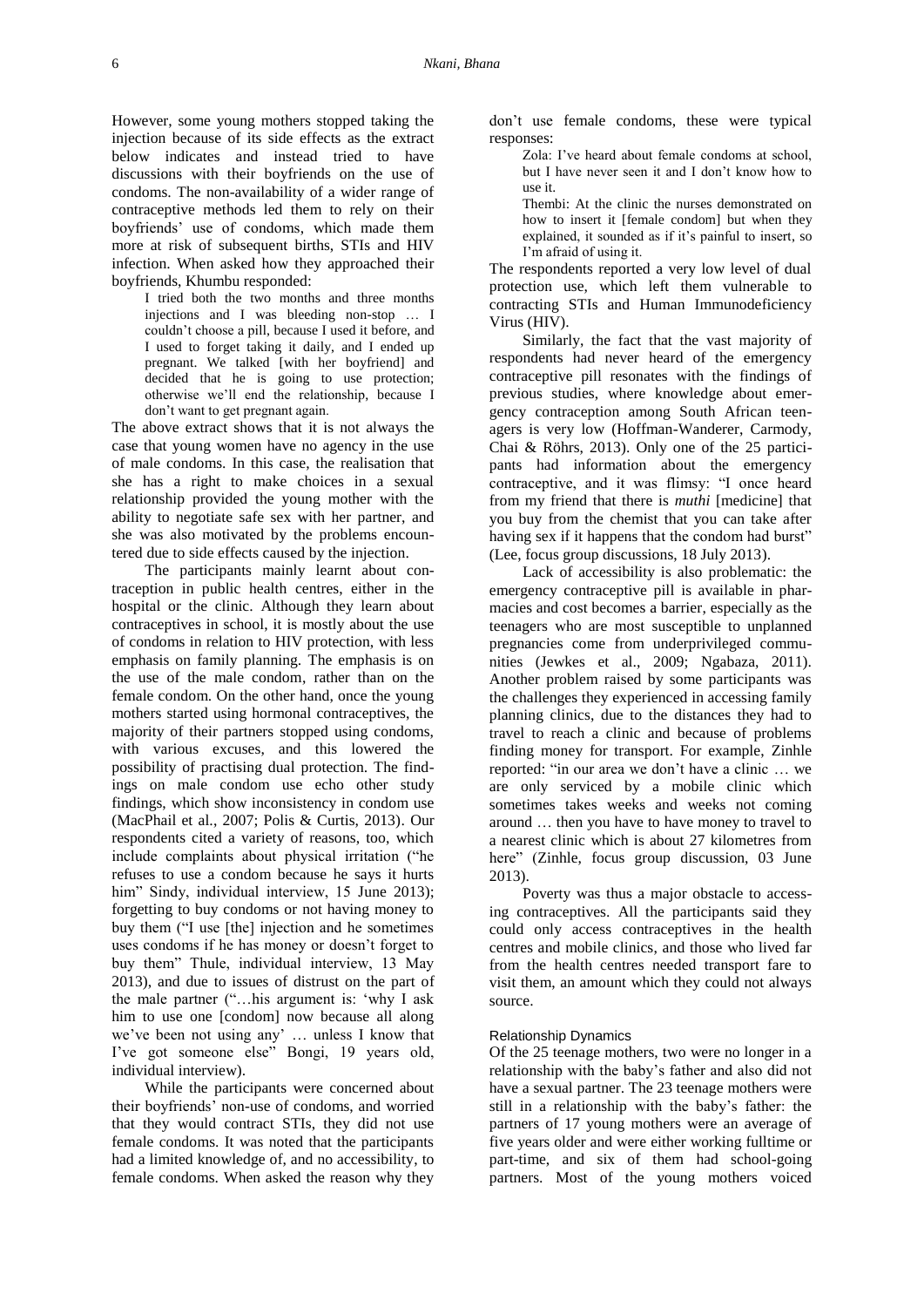concern about unprotected sex. Their fears were based on the knowledge that their boyfriends engaged in relationships with multiple sexual partners, resulting in distrust (Macleod & Tracey, 2010; Pettifor et al., 2009). In spite of these fears and concerns, the young mothers were reluctant to enforce safe sex. Their inability to make decisions about condom use was based on power imbalances in the relationship. Whilst it has been argued that teenage mothers have far more agency in negotiating condom use, particularly after first birth, this was not always the case. Teenage women, who were involved in sexual relationships with older working men who gave them gifts and money in exchange for sex, found it difficult to negotiate condom use (Leclerc-Madlala, 2002). The nature of transactional sex allows girls limited scope for negotiating safe sex (Chadwick, 2010). This sense of disempowerment is intensified by the pressure to have and maintain a sexual relationship at all costs. Instead of insisting on condom use, they use only hormonal contraceptives to avoid pregnancy:

I am worried, especially because he is staying very far from here and I don't know what he is doing there … I always make sure that I don't miss my date to go to the clinic (to get injection) (Zola, focus group discussion, 15 June 2013). Eish! I am concerned … I know that I might get an

infection … you'll never know what your boyfriend does behind your back, but I don't know how to ask him to use condoms, because all these years we've been having sex without using them (Senzi, individual interview, 15 June 2013).

This lack of power in the relationship to make decisions about safe sex exposes young mothers to greater risks, both of a second pregnancy, as well as to HIV and other STIs. These risks jeopardise young mothers' sexual well-being as well as their ability to successfully complete their schooling.

## **Conclusion**

Despite, or perhaps because of, the high rate of unemployment in South Africa, teenage mothers are adamant to acquire education. Completing school and getting a career is viewed as their best chance of employment, thereby escaping poverty. The desire of these teenage mothers to remain within the schooling system, together with their fear of parental disapproval, motivated them to take steps to avoid a second pregnancy. Their understanding was that access to family planning leads to more years of schooling, and thus elevates their quality of life. While these young mothers wish to use contraceptives, their knowledge of methods of contraception is limited, and their choices in this area are restricted to the availability of contraceptive methods in the health facilities – and, indeed, to their access to health facilities. Therefore, effective sexual health education in school is of paramount importance, and more emphasis on

family planning for more well-informed choices about contraceptive methods is required.

It is to be hoped that issues tackled in the Draft Department of Basic Education National Policy on HIV, STIs and TB (Department of Basic Education, Republic of South Africa, 2015) will intensify the distribution and use of contraceptives. Sexual and reproductive health matters must be incorporated into life skills lessons that address contraception, relationship dynamics and gender inequalities. A further suggestion is that either a nurse or a mobile clinic is stationed at schools in order to provide knowledge, counselling and advice to young women and men, who may not feel comfortable talking to either their teachers or parents.

Programmes based on preventing and reducing teenage pregnancy need to focus more on engaging men to understand that teenage women's right to negotiate sex and condom use is key to gender equitable relationship dynamics. It is vital that young women be encouraged to be assertive rather, than to submit to the pressure of engaging in risky sexual behaviour in order to satisfy the needs of her partner. Working with men to understand intimate partner dynamics underscored by gender quality remains important. Addressing gender norms and challenging women's subordination within intimate partner relations is key to changing unequal relations of power. Furthermore easy accessibility of contraceptive services to all learners in South Africa is required, especially in rural and other socio-economically disadvantaged areas. At the structural level, attention to the political economy, the creation of jobs and addressing poverty remains urgent in order to prevent young women's relationships with older men based on economic need.

### Recommendations

Access to high quality contraceptive services would immeasurably improve the life chances of these young women. Both the Department of Health and the Department of Basic Education must make sure that a range of contraception methods are available in every public health facility, easily accessible to young women. As most participants indicated, they have a tendency to forget to use contraceptives that are administered daily. Contraceptives that are managed monthly or yearly are more effective to alleviate this problem. Moreover, contraceptive use that is discreet is recommended, especially as parents' and/or boyfriends' judgements and power infringe on the reproductive rights of young women. Although the study shows that health workers provide counselling for teenage mothers on their choice of contraceptives, there is a need for improvement in how they interact with teenagers. Health centres need to become more youth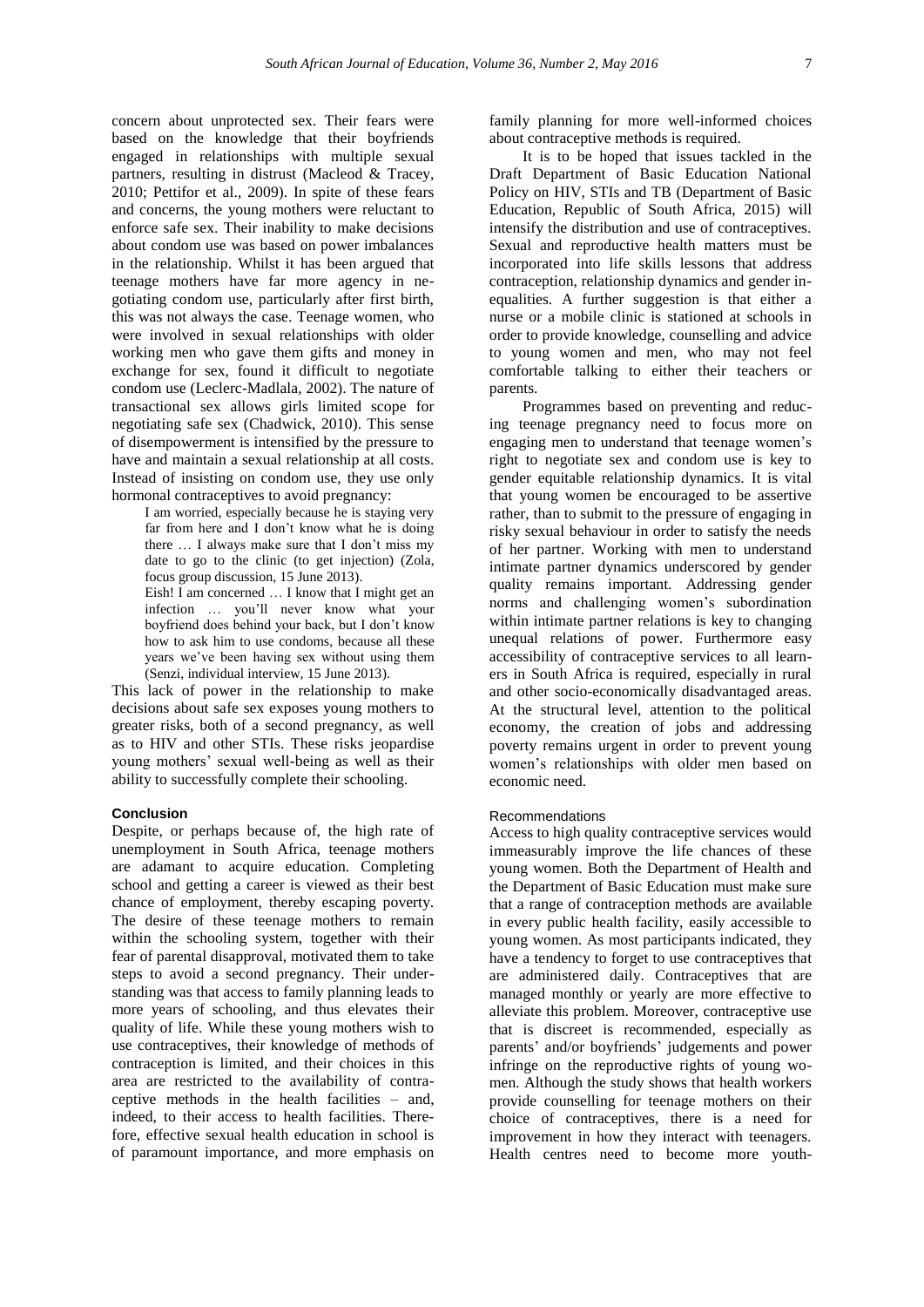friendly, enabling young people to talk and ask questions freely, without feeling intimidated being in large groups or placed in the presence of older women. In addition, more support is needed on the care provided to young people who seek contraceptive methods.

Given the fact that in South Africa the number of new HIV infections is still on the increase (Shisana et al., 2014), interventions encouraging youth to use dual protection must be intensified, especially the advocacy of the use of female condoms in case of the inability to negotiate the use of male condoms. This is necessary in order to avoid the twin threats of unplanned pregnancy and infection by HIV and other sexually transmitted diseases (World Health Organisation, 2004). Whilst the use of the female condom might introduce its own difficulties when it comes to working with male partners who might demand not to use it, the fact is that women do have a certain measure of control over a condom that they themselves might be able to use.

#### **Notes**

i. Information adapted from New LoveLife Trust 2012. *Annual Report 2012*. Sandton, South Africa: New LoveLife Trust. Available at [http://www.lovelife.org.za/corporate/files/3113/8251/5](http://www.lovelife.org.za/corporate/files/3113/8251/5667/Annual_Report_2012_loveLife_Website_LR_08-10_Revised.pdf) [667/Annual\\_Report\\_2012\\_loveLife\\_Website\\_LR\\_08-](http://www.lovelife.org.za/corporate/files/3113/8251/5667/Annual_Report_2012_loveLife_Website_LR_08-10_Revised.pdf) [10\\_Revised.pdf.](http://www.lovelife.org.za/corporate/files/3113/8251/5667/Annual_Report_2012_loveLife_Website_LR_08-10_Revised.pdf) Accessed 27 October 2014.

## **References**

- Bhana D, Morrell R, Shefer T & Ngabaza S 2010. South African teachers' responses to teenage pregnancy and teenage mothers in schools. *Culture, Health & Sexuality: An International Journal for Research, Intervention and Care*, 12(8):871-883. [doi:](http://www.tandfonline.com/doi/abs/10.1080/13691058.2010.500398)  [10.1080/13691058.2010.500398](http://www.tandfonline.com/doi/abs/10.1080/13691058.2010.500398)
- Bhana D & Nkani N 2014. When African teenagers become fathers: culture, materiality and masculinity. *Culture, Health & Sexuality: An International Journal for Research, Intervention and Care*, 16(4):337-350. [doi:](http://www.tandfonline.com/doi/abs/10.1080/13691058.2014.887780)  [10.1080/13691058.2014.887780](http://www.tandfonline.com/doi/abs/10.1080/13691058.2014.887780)
- Black MM, Bentley ME, Papas MA, Oberlander S, Teti LO, McNary S, Le K & O'Connell M 2006. Delaying second births among adolescent mothers: A randomized, controlled trial of a home-based mentoring program. *Paediatrics*, 118(4):1087- 1099.
- Braun V & Clarke V 2006. Using thematic analysis in psychology. *Qualitative Research in Psychology*, 3(2):77-101. [doi: 10.1191/1478088706qp063oa](http://www.tandfonline.com/doi/abs/10.1191/1478088706qp063oa)
- Campero L, Herrera C, Benítez A, Atienzo E, González G & Marín E 2014. Incompatibility between pregnancy and educational projects, from the perspective of socially vulnerable adolescent women and men in Mexico. *Gender and Education*, 26(2):151-167. [doi:](http://www.tandfonline.com/doi/abs/10.1080/09540253.2014.898024)  [10.1080/09540253.2014.898024](http://www.tandfonline.com/doi/abs/10.1080/09540253.2014.898024)
- Chadwick R 2010. *Gender, sexuality and South African childhoods: A child rights approach*. Literature review prepared for Resources Aimed at the Prevention of Child Abuse and Neglect (RAPCAN).
- Chigona A & Chetty R 2008. Teen mothers and schooling: lacunae and challenges. *South African Journal of Education*, 28(2):261-281. Available at [http://www.scielo.org.za/pdf/saje/v28n2/a08v28n2.](http://www.scielo.org.za/pdf/saje/v28n2/a08v28n2.pdf) [pdf.](http://www.scielo.org.za/pdf/saje/v28n2/a08v28n2.pdf) Accessed 19 March 2016.
- Christofides NJ, Jewkes RK, Dunkle KL, Nduna M, Shai NJ & Sterk C 2014. Early adolescent pregnancy increases risk of incident HIV infection in the Eastern Cape, South Africa: a longitudinal study. *Journal of the International AIDS Society*, 17:18585. [doi: 10.7448/IAS.17.1.18585](http://dx.doi.org/10.7448/IAS.17.1.18585)
- De Carvalho JEC 2007. How can a child be a mother? Discourse on teenage pregnancy in a Brazilian *favela*. *Culture, Health & Sexuality: An International Journal for Research, Intervention and Care*, 9(2):109-120. [doi:](http://www.tandfonline.com/doi/abs/10.1080/13691050600994448)  [10.1080/13691050600994448](http://www.tandfonline.com/doi/abs/10.1080/13691050600994448)
- Department of Basic Education, Republic of South Africa 2015. *Draft National Policy on HIV, STIs and TB*. Pretoria: Department of Basic Education, Republic of South Africa.
- Department of Health 2003. *School health policy and implementation guidelines*. Pretoria: Department of Health.
- Department of Health 2008. *Progress report on declaration of commitment on HIV and AIDS: Republic of South Africa. Reporting period: January 2006-December 2007. Prepared for the United Nations General Assembly Special Session on HIV and AIDS*. Pretoria: Department of Health. Available at

[http://www.gov.za/sites/www.gov.za/files/prog](http://www.gov.za/sites/www.gov.za/files/prog-rpt_hiv-aids_0607.pdf)[rpt\\_hiv-aids\\_0607.pdf.](http://www.gov.za/sites/www.gov.za/files/prog-rpt_hiv-aids_0607.pdf) Accessed 22 March 2016.

Department of Health, Republic of South Africa 2012. *National contraception and fertility planning policy and service delivery guidelines: A companion to the national contraception clinical guidelines*. Pretoria: Department of Health, Republic of South Africa. Available at [http://www.partners-popdev.org/wp](http://www.partners-popdev.org/wp-content/uploads/2015/08/National-contraception-family-planning-policy.pdf)[content/uploads/2015/08/National-contraception](http://www.partners-popdev.org/wp-content/uploads/2015/08/National-contraception-family-planning-policy.pdf)[family-planning-policy.pdf.](http://www.partners-popdev.org/wp-content/uploads/2015/08/National-contraception-family-planning-policy.pdf) Accessed 22 March 2015.

Department of Health and Department of Basic Education 2012. *Integrated school health policy*. Pretoria: Government Printer. Available at [http://www.health-e.org.za/wp](http://www.health-e.org.za/wp-content/uploads/2013/10/Integrated_School_Health_Policy.pdf)[content/uploads/2013/10/Integrated\\_School\\_Health](http://www.health-e.org.za/wp-content/uploads/2013/10/Integrated_School_Health_Policy.pdf) [\\_Policy.pdf.](http://www.health-e.org.za/wp-content/uploads/2013/10/Integrated_School_Health_Policy.pdf) Accessed 29 March 2016.

- Grant M & Hallman K 2006. *Pregnancy-related school dropout and prior school performance in South Africa*. Policy Research Division Working Paper 212. New York, NY: Population Council. Available at [http://www.popcouncil.org/uploads/pdfs/wp/212.p](http://www.popcouncil.org/uploads/pdfs/wp/212.pdf) [df.](http://www.popcouncil.org/uploads/pdfs/wp/212.pdf) Accessed 15 April 2016.
- Harrison A, Cleland J & Frohlich J 2008. Young people's sexual partnerships in KwaZulu-Natal, South Africa: Patterns, contextual influences, and HIV risk. *Studies in Family Planning*, 39(4):295- 308. Available at [http://www.ncbi.nlm.nih.gov/pmc/articles/PMC384](http://www.ncbi.nlm.nih.gov/pmc/articles/PMC3848499/)

[8499/.](http://www.ncbi.nlm.nih.gov/pmc/articles/PMC3848499/) Accessed 19 March 2016.

Harrison D 2008. *Three ways to reduce teen pregnancy in South Africa*. Paper prepared for the HSRC Youth Policy Initiative Roundtable 5: Teenage Pregnancy. Pretoria: Reserve Bank.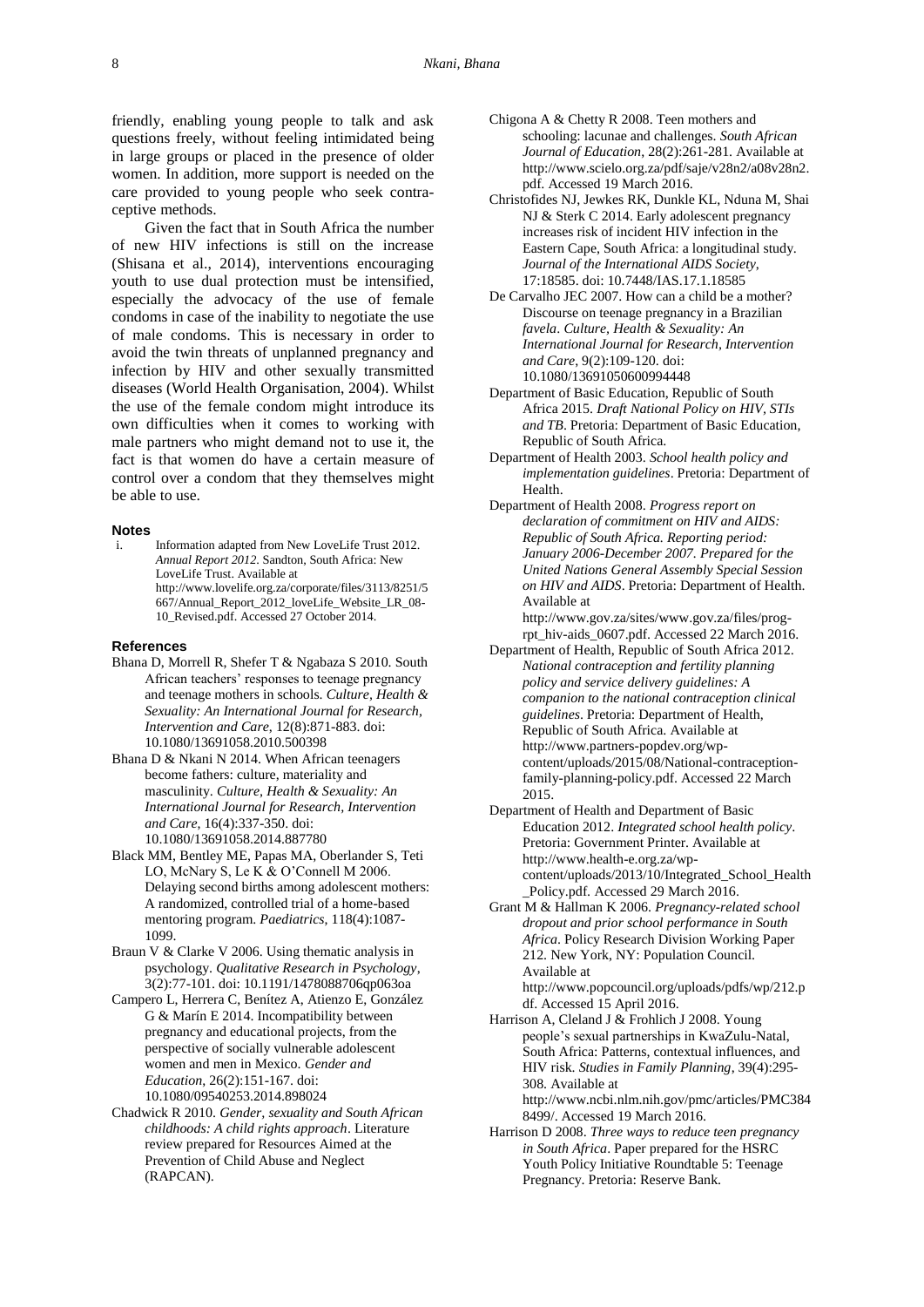Hoffman-Wanderer Y, Carmody L, Chai J & Röhrs S 2013. *Condoms? Yes! Sex? No! Conflicting responsibilities for health care professionals under South Africa's framework on reproductive rights*. Cape Town, South Africa: The Gender, Health & Justice Research Unit, University of Cape Town. Available at

[http://www.ghjru.uct.ac.za/sites/default/files/image](http://www.ghjru.uct.ac.za/sites/default/files/image_tool/images/242/documents/Condoms_Yes_Sex_No.pdf) [\\_tool/images/242/documents/Condoms\\_Yes\\_Sex\\_](http://www.ghjru.uct.ac.za/sites/default/files/image_tool/images/242/documents/Condoms_Yes_Sex_No.pdf) [No.pdf.](http://www.ghjru.uct.ac.za/sites/default/files/image_tool/images/242/documents/Condoms_Yes_Sex_No.pdf) Accessed 29 March 2016.

Holt K, Lince N, Hargey A, Struthers H, Nkala B, McIntyre J, Gray G, Mnyani C & Blanchard K 2012. Assessment of service availability and health care workers' opinions about young women's sexual and reproductive health in Soweto, South Africa. *African Journal of Reproductive Health*, 16(2):283-293.

Hussey J & Hussey R 1997. *Business research: A practical guide for undergraduate and postgraduate students*. London, UK: Macmillan Publishers Ltd.

- Jewkes R, Morrell R & Christofides N 2009. Empowering teenagers to prevent pregnancy: lessons from South Africa. *Culture, Health & Sexuality: An International Journal for Research, Intervention and Care*, 11(7):675-688[. doi:](http://www.tandfonline.com/doi/abs/10.1080/13691050902846452)  [10.1080/13691050902846452](http://www.tandfonline.com/doi/abs/10.1080/13691050902846452)
- Leclerc-Madlala S 2002. On the virgin cleansing myth: gendered bodies, AIDS and ethnomedicine. *African Journal of AIDS Research*, 1(2):87-95[. doi:](http://www.tandfonline.com/doi/abs/10.2989/16085906.2002.9626548)  [10.2989/16085906.2002.9626548](http://www.tandfonline.com/doi/abs/10.2989/16085906.2002.9626548)
- Littlejohn KE 2013. "It's those pills that are ruining me": Gender and the social meanings of hormonal contraceptive side effects. *Gender & Society*, 27(6):843-863. [doi: 10.1177/0891243213504033](http://gas.sagepub.com/content/27/6/843)
- Macleod CI & Tracey T 2010. A decade later: Follow-up review of South African research on the consequences of and contributory factors in teenaged pregnancy. *South African Journal of Psychology*, 40(1):18-31. [doi:](http://sap.sagepub.com/content/40/1/18.short)  [10.1177/008124631004000103](http://sap.sagepub.com/content/40/1/18.short)
- MacPhail C, Pettifor AE, Pascoe S & Rees H 2007. Contraception use and pregnancy among 15-24 year old South African women: a nationally representative cross-sectional survey. *BMC Medicine*, 5:31. [doi: 10.1186/1741-7015-5-31](https://bmcmedicine.biomedcentral.com/articles/10.1186/1741-7015-5-31)
- Mkhwanazi N 2010. Understanding teenage pregnancy in a post-apartheid South African township. *Culture, Health & Sexuality: An International Journal for Research, Intervention and Care*, 12(4):347-358. [doi: 10.1080/13691050903491779](http://www.tandfonline.com/doi/abs/10.1080/13691050903491779)
- Mohan V & Shellard T 2014. Providing family planning services to remote communities in areas of high biodiversity through a Population-Health-Environment programme in Madagascar. *Reproductive Health Matters*, 22(43):93-103. [doi:](http://dx.doi.org/10.1016/S0968-8080(14)43766-2)  [10.1016/S0968-8080\(14\)43766-2](http://dx.doi.org/10.1016/S0968-8080(14)43766-2)
- Morrell R, Bhana D & Shefer T (eds.) 2012. *Books and babies: Pregnancy and young parents in schools*. Cape Town, South Africa: HSRC Press.
- Ngabaza S 2011. Positively pregnant: Teenage women's experiences of negotiating pregnancy with their families. *Agenda: Empowering Women for Gender Equity*, 25(3):42-51. [doi:](http://www.tandfonline.com/doi/abs/10.1080/10130950.2011.610985)  [10.1080/10130950.2011.610985](http://www.tandfonline.com/doi/abs/10.1080/10130950.2011.610985)
- Nieuwenhuis J 2007. Introducing qualitative research. In K Maree (ed). *First steps in research*. Pretoria, South Africa: Van Schaik.
- Nkani FN & Bhana D 2010. No to bulging stomach: Male principals talk about teenage pregnancy at schools in Inanda, Durban. *Agenda*, 24(83):107- 113. [doi: 10.1080/10130950.2010.9676297](http://www.tandfonline.com/doi/abs/10.1080/10130950.2010.9676297)
- Panday S, Makiwane M, Ranchod C & Letsoalo T 2009. *Teenage pregnancy in South Africa - with a specific focus on school-going learners*. Child, Youth, Family and Social Development, Human Sciences Research Council. Pretoria, South Africa: Department of Basic Education. Available at [http://www.education.gov.za/LinkClick.aspx?fileti](http://www.education.gov.za/LinkClick.aspx?fileticket=uIqj%2BsyyccM%3D&) [cket=uIqj%2BsyyccM%3D&.](http://www.education.gov.za/LinkClick.aspx?fileticket=uIqj%2BsyyccM%3D&) Accessed 31 March 2016.
- Pettifor A, O'Brien K, MacPhail C, Miller WC & Rees H 2009. Early coital debut and associated HIV risk factors among young women and men in South Africa. *International Perspectives on Sexual and Reproductive Health*, 35(2):82-90.
- Polis CB & Curtis KM 2013. Use of hormonal contraceptives and HIV acquisition in women: a systematic review of epidemiological evidence. *The Lancet Infectious Diseases*, 13(9):797-808. [doi: 10.1016/S1473-3099\(13\)70155-5](http://dx.doi.org/10.1016/S1473-3099(13)70155-5)
- Republic of South Africa 1996. South African Schools Act, 1996 (Act No. 84 of 1996). *Government Gazette*, No. 1867. 15 November. Pretoria, South Africa: Government Printers.
- Shisana O, Rehle T, Simbayi LC, Zuma K, Jooste S, Zungu N, Labadarios D, Onoya D et al. 2014. *South African national HIV prevalence, incidence and behaviour survey, 2012* (launch ed). Cape Town, South Africa: HSRC Press. Available at [http://www.hsrc.ac.za/uploads/pageContent/4565/S](http://www.hsrc.ac.za/uploads/pageContent/4565/SABSSM%20IV%20LEO%20final.pdf) [ABSSM%20IV%20LEO%20final.pdf.](http://www.hsrc.ac.za/uploads/pageContent/4565/SABSSM%20IV%20LEO%20final.pdf) Accessed 31 March 2016.
- Singh S & Hamid A 2015. Reflections of a group of South African teenage mothers: Sexual health implications. *Health Education Journal*. Advance online publication[. doi:](http://hej.sagepub.com/content/early/2015/03/16/0017896915574891.abstract)  [10.1177/0017896915574891](http://hej.sagepub.com/content/early/2015/03/16/0017896915574891.abstract)
- Smith KA & Harrison A 2013. Teachers' attitudes towards adolescent sexuality and life skills education in rural South Africa. *Sex Education*, 13(1):68-81[. doi: 10.1080/14681811.2012.677206](http://www.tandfonline.com/doi/abs/10.1080/14681811.2012.677206)
- Statistics South Africa 2014. *South Africa Unemployment Rate Rises in Q2, 2014*. Available at http://www.tradingeconomics.com. Accessed 13 September 2014.
- Whipkey K, East L & Coffey PS 2014. "Female condoms are\_\_\_\_\_": Bringing local voices to decision-makers through a film contest. *Reproductive Health Matters*, 22(43):135-140[. doi:](http://dx.doi.org/10.1016/S0968-8080(14)43752-2)  [10.1016/S0968-8080\(14\)43752-2](http://dx.doi.org/10.1016/S0968-8080(14)43752-2)
- Willan S 2013*. A review of teenage pregnancy in South Africa – Experiences of schooling, and knowledge and access to sexual & reproductive health services*. Cape Town, South Africa: Partners in Sexual Health (PSH). Available at [http://www.rmchsa.org/wp](http://www.rmchsa.org/wp-content/uploads/2013/08/Teenage-Pregnancy-in-South-Africa-2013.pdf)[content/uploads/2013/08/Teenage-Pregnancy-in-](http://www.rmchsa.org/wp-content/uploads/2013/08/Teenage-Pregnancy-in-South-Africa-2013.pdf)[South-Africa-2013.pdf.](http://www.rmchsa.org/wp-content/uploads/2013/08/Teenage-Pregnancy-in-South-Africa-2013.pdf) Accessed 5 April 2016.
- World Health Organisation 2004. Violence against